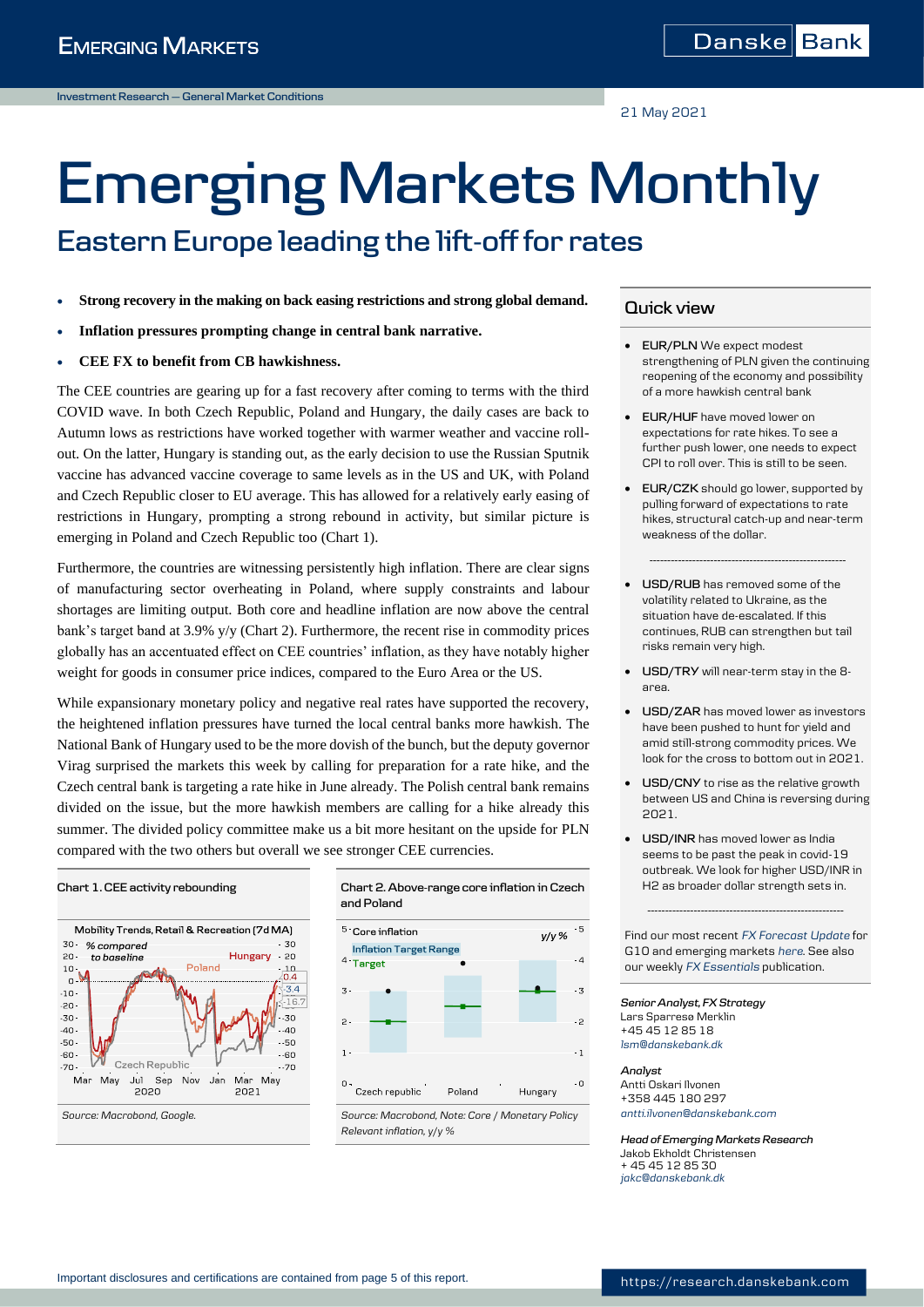### **What-to-watch: Growth, vaccines, China and elevated asset prices amid uncertainty**



*Note: Green reflects optimistic outlook, red is negative and grey is a neutral view Source: Danske Bank*

#### **Moderating Chinese growth limits upside for commodity prices and EM FX**



*Note: Green reflects optimistic outlook, red is negative and grey is a neutral view; colours reflect a broad macroeconomic view and are not necessarily FX specific. Source: Danske Bank*



*Note: Arrows indicate the change in Bloomberg consensus forecasts for growth and inflation from 2020 to 2021*

*Source: Bloomberg Source: Bloomberg*

**2021 generally brings GDP-recovery versus 2020 EM generally stronger this month, amid broad dollar decline**



*Note: An increase reflects a weaker currency versus EUR or USD. Source: Bloomberg*

**Emerging markets staying in slight expansionary mode**

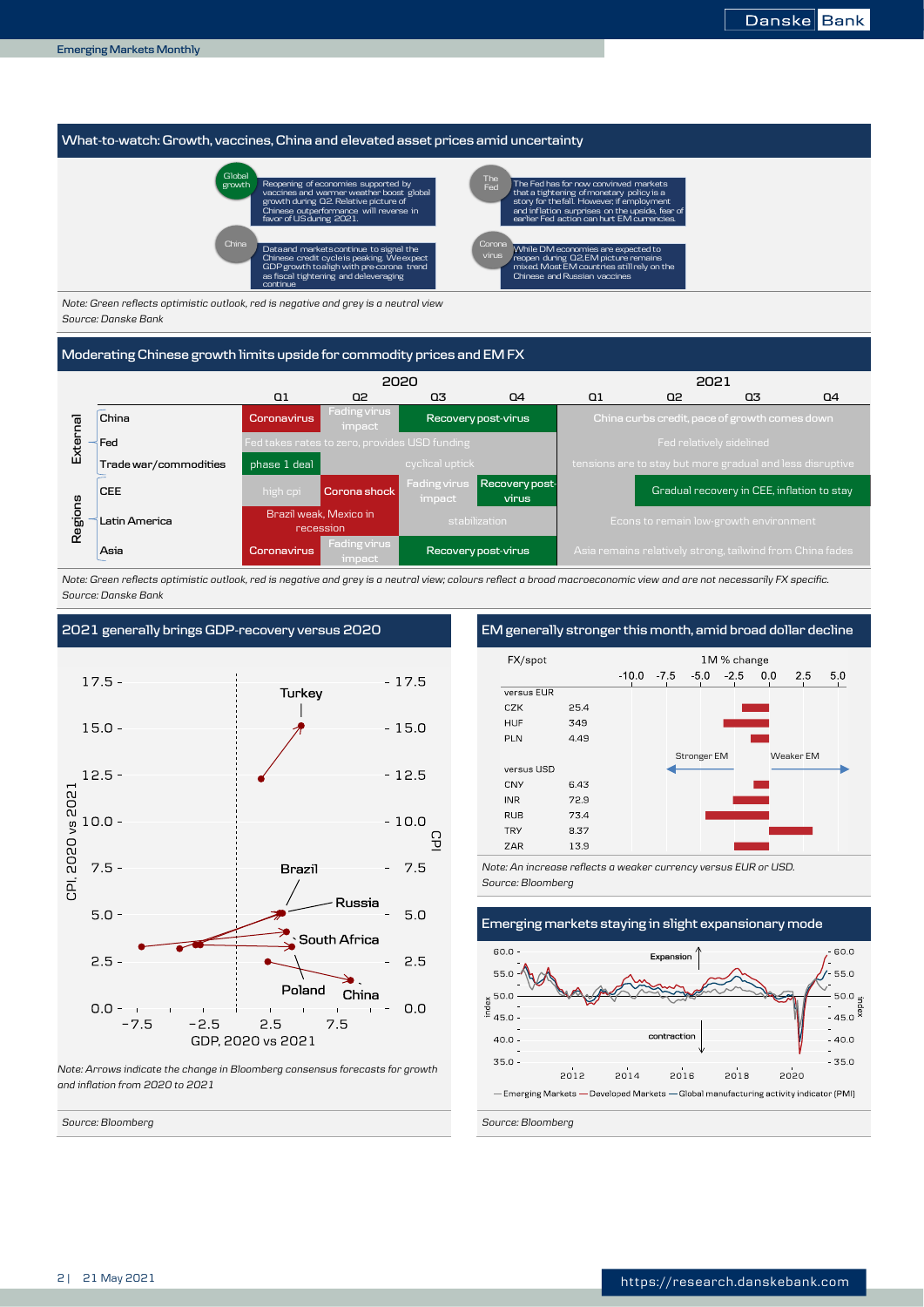## **Danske Bank EM FX forecast vs majors: USD and EUR**

| <b>USD</b>          |             |       |       |       |        |
|---------------------|-------------|-------|-------|-------|--------|
|                     | <b>Spot</b> | $+1m$ | $+3m$ | $+6m$ | $+12m$ |
| USD/PLN             | 3.683       | 3.78  | 3.78  | 3.83  | 3.87   |
| USD/HUF             | 286         | 304   | 307   | 318   | 324    |
| USD/CZK             | 20.857      | 21.25 | 21.26 | 21.45 | 21.74  |
| USD/RUB             | 73.589      | 75.00 | 75.00 | 72.00 | 72.00  |
| USD/TRY             | 8.380       | 8.30  | 8.50  | 8.70  | 9.10   |
| USD/ZAR             | 13.987      | 14.00 | 14.00 | 13.80 | 13.50  |
| USD/CNY             | 6.44        | 6.40  | 6.40  | 6.60  | 6.70   |
| USD/INR             | 73.05       | 73.50 | 73.50 | 74.00 | 74.50  |
| <b>EUR</b>          |             |       |       |       |        |
|                     | <b>Spot</b> | $+1m$ | $+3m$ | $+6m$ | $+12m$ |
| EUR/PLN             | 4.500       | 4.53  | 4.50  | 4.48  | 4.45   |
| EUR/HUF             | 350         | 362   | 365   | 372   | 373    |
| EUR/CZK             | 25.5        | 25.5  | 25.3  | 25.1  | 25.0   |
| EUR/RUB             | 89.9        | 90    | 89    | 84    | 83     |
| EUR/TRY             | 10.24       | 10.0  | 10.1  | 10.2  | 10.5   |
| EUR/ZAR             | 17.09       | 16.8  | 16.7  | 16.1  | 15.5   |
| EUR/CNY             | 7.86        | 7.68  | 7.62  | 7.72  | 7.71   |
| EUR/INR             | 89.3        | 88.2  | 87.5  | 86.6  | 85.7   |
| Source: Danske Bank |             |       |       |       |        |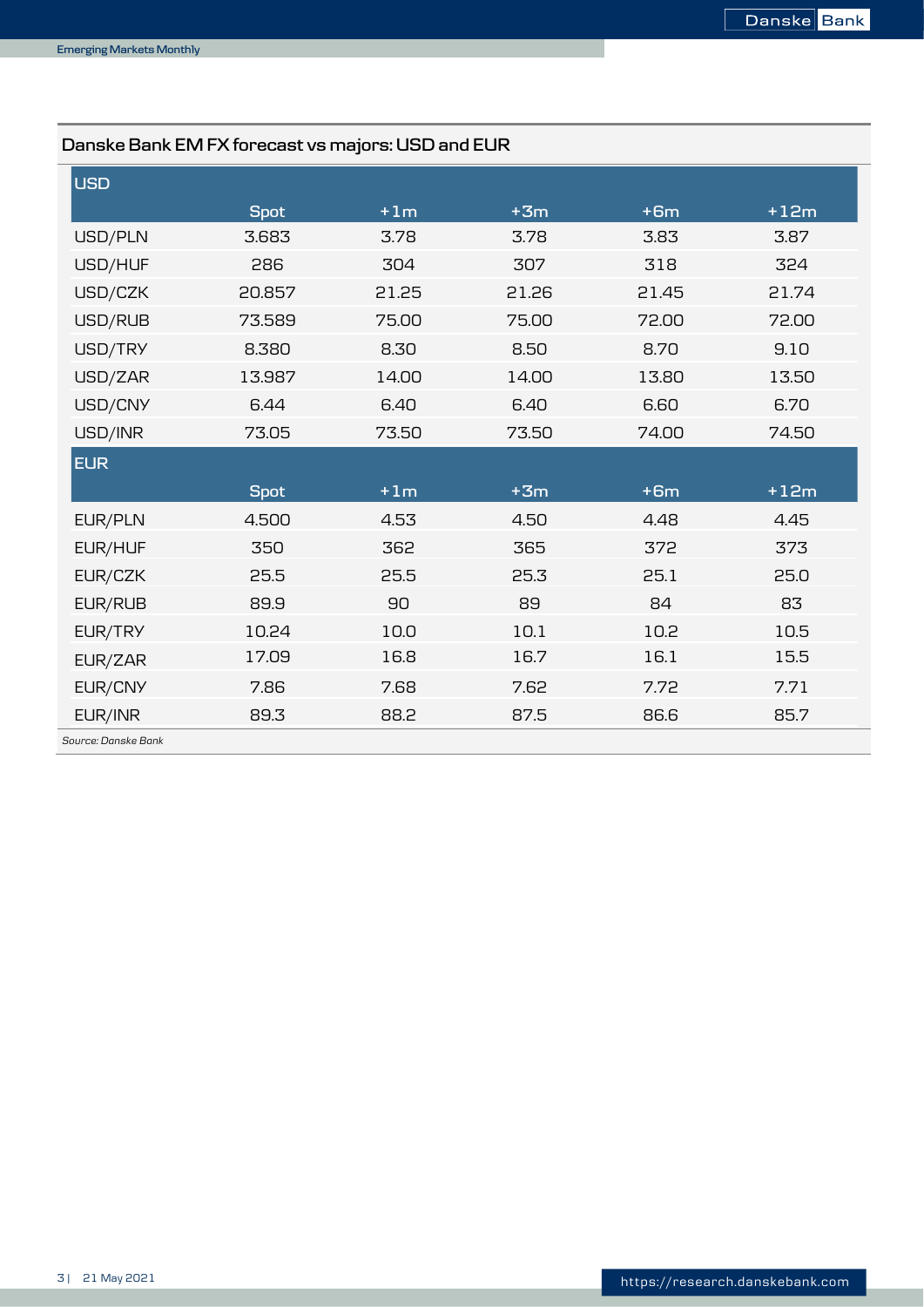## **Danske Bank EM FX forecast vs Scandies: DKK, SEK and NOK**

| <b>DKK</b>     |             |       |       |       |        |
|----------------|-------------|-------|-------|-------|--------|
|                | <b>Spot</b> | $+1m$ | $+3m$ | $+6m$ | $+12m$ |
| PLN/DKK        | 1.65        | 1.64  | 1.65  | 1.66  | 1.67   |
| <b>HUF/DKK</b> | 2.12        | 2.05  | 2.04  | 2.00  | 2.00   |
| CZK/DKK        | 0.29        | 0.29  | 0.29  | 0.30  | 0.30   |
| RUB/DKK        | 8.27        | 8.26  | 8.34  | 8.84  | 8.99   |
| TRY/DKK        | 0.73        | 0.75  | 0.74  | 0.73  | 0.71   |
| ZAR/DKK        | 0.44        | 0.44  | 0.45  | 0.46  | 0.48   |
| CNY/DKK        | 0.95        | 0.97  | 0.98  | 0.96  | 0.97   |
| INR/DKK        | 0.083       | 0.084 | 0.085 | 0.086 | 0.087  |
| <b>SEK</b>     |             |       |       |       |        |
|                | <b>Spot</b> | $+1m$ | $+3m$ | $+6m$ | $+12m$ |
| PLN/SEK        | 2.25        | 2.23  | 2.27  | 2.30  | 2.34   |
| <b>HUF/SEK</b> | 2.90        | 2.79  | 2.79  | 2.77  | 2.79   |
| CZK/SEK        | 0.40        | 0.40  | 0.40  | 0.41  | 0.42   |
| <b>RUB/SEK</b> | 0.11        | 0.11  | 0.11  | 0.12  | 0.13   |
| TRY/SEK        | 0.99        | 1.01  | 1.01  | 1.01  | 0.99   |
| ZAR/SEK        | 0.59        | 0.60  | 0.61  | 0.64  | 0.67   |
| CNY/SEK        | 1.290       | 1.315 | 1.339 | 1.334 | 1.350  |
| INR/SEK        | 0.114       | 0.115 | 0.117 | 0.119 | 0.121  |
| <b>NOK</b>     |             |       |       |       |        |
|                | <b>Spot</b> | $+1m$ | $+3m$ | $+6m$ | $+12m$ |
| PLN/NOK        | 2.26        | 2.23  | 2.29  | 2.32  | 2.36   |
| HUF/NOK        | 2.91        | 2.79  | 2.82  | 2.80  | 2.82   |
| CZK/NOK        | 0.40        | 0.40  | 0.41  | 0.41  | 0.42   |
| RUB/NOK        | 0.11        | 0.11  | 0.12  | 0.12  | 0.13   |
| TRY/NOK        | 0.99        | 1.01  | 1.02  | 1.02  | 1.00   |
| ZAR/NOK        | 0.60        | 0.60  | 0.62  | 0.64  | 0.68   |
| CNY/NOK        | 1.294       | 1.315 | 1.352 | 1.347 | 1.363  |
| INR/NOK        | 0.114       | 0.115 | 0.118 | 0.120 | 0.123  |

*Source: Danske Bank*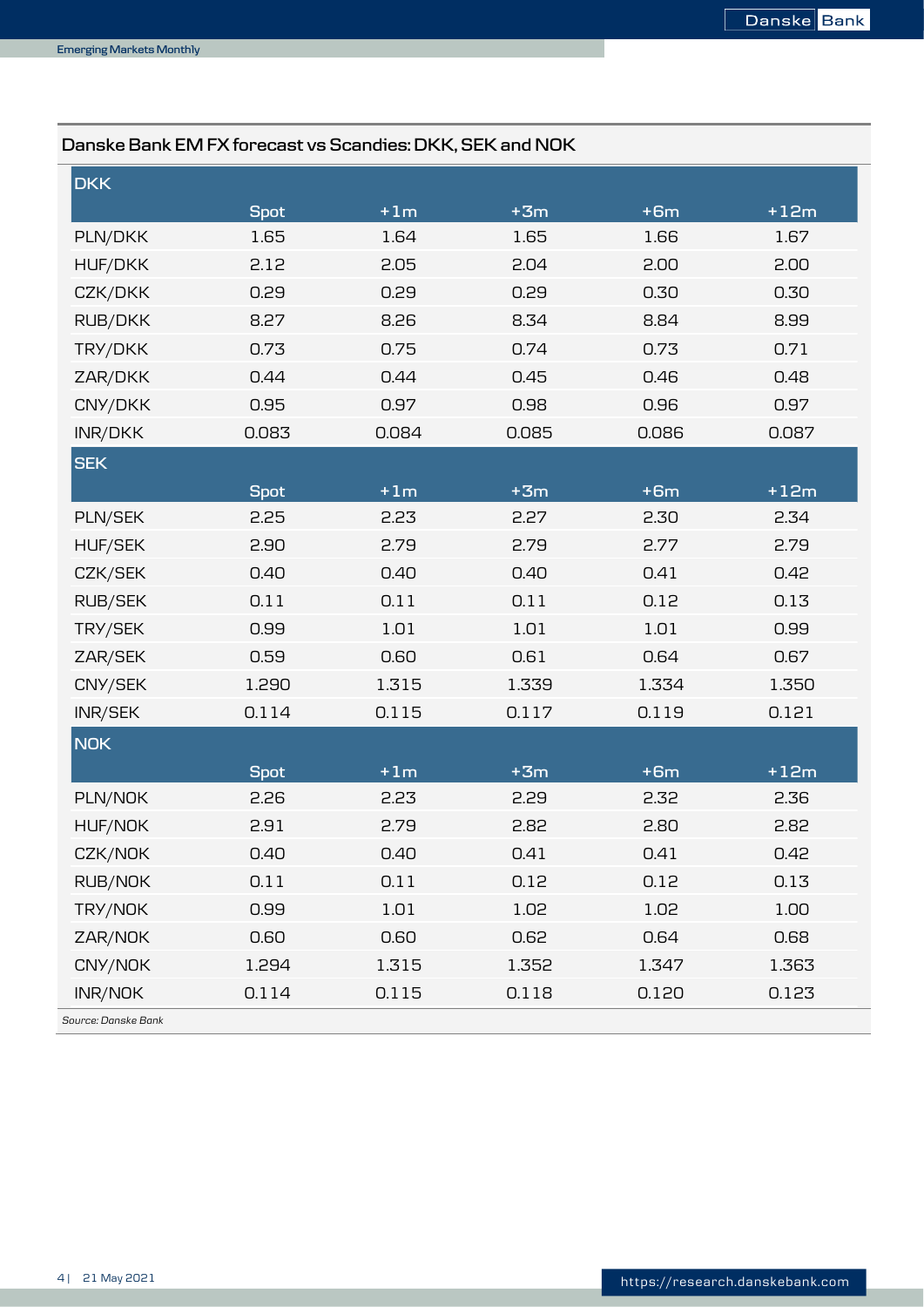## **Disclosures**

This research report has been prepared by Danske Bank A/S ('Danske Bank'). The authors of this research report are Lars Sparresø Merklin, Senior Analyst, and Jakob Christensen, Head of Macro & Emerging Markets Research and Antti Oskari Ilvonen, Analyst.

#### **Analyst certification**

Each research analyst responsible for the content of this research report certifies that the views expressed in the research report accurately reflect the research analyst's personal view about the financial instruments and issuers covered by the research report. Each responsible research analyst further certifies that no part of the compensation of the research analyst was, is or will be, directly or indirectly, related to the specific recommendations expressed in the research report.

#### **Regulation**

Authorised and regulated by the Danish Financial Services Authority (Finanstilsynet). Deemed authorised by the Prudential Regulation Authority. Subject to regulation by the Financial Conduct Authority and limited regulation by the Prudential Regulation Authority. Details of the Temporary Permissions Regime, which allows EEA-based firms to operate in the UK for a limited period while seeking full authorisation, are available on the Financial Conduct Authority's website.

Danske Bank's research reports are prepared in accordance with the recommendations of the Danish Securities Dealers Association.

#### **Conflicts of interest**

Danske Bank has established procedures to prevent conflicts of interest and to ensure the provision of high-quality research based on research objectivity and independence. These procedures are documented in Danske Bank's research policies. Employees within Danske Bank's Research Departments have been instructed that any request that might impair the objectivity and independence of research shall be referred to Research Management and the Compliance Department. Danske Bank's Research Departments are organised independently from, and do not report to, other business areas within Danske Bank.

Research analysts are remunerated in part based on the overall profitability of Danske Bank, which includes investment banking revenues, but do not receive bonuses or other remuneration linked to specific corporate finance or debt capital transactions.

#### **Financial models and/or methodology used in this research report**

Calculations and presentations in this research report are based on standard econometric tools and methodology as well as publicly available statistics for each individual security, issuer and/or country. Documentation can be obtained from the authors on request.

#### **Risk warning**

Major risks connected with recommendations or opinions in this research report, including as sensitivity analysis of relevant assumptions, are stated throughout the text.

#### **Expected updates**

Monthly.

#### **Date of first publication**

See the front page of this research report for the date of first publication.

## General disclaimer

This research has been prepared by Danske Bank A/S. It is provided for informational purposes only and should not be considered investment, legal or tax advice. It does not constitute or form part of, and shall under no circumstances be considered as, an offer to sell or a solicitation of an offer to purchase or sell any relevant financial instruments (i.e. financial instruments mentioned herein or other financial instruments of any issuer mentioned herein and/or options, warrants, rights or other interests with respect to any such financial instruments) ('Relevant Financial Instruments').

This research report has been prepared independently and solely on the basis of publicly available information that Danske Bank A/S considers to be reliable but Danske Bank A/S has not independently verified the contents hereof. While reasonable care has been taken to ensure that its contents are not untrue or misleading, no representation or warranty, express or implied, is made as to, and no reliance should be placed on, the fairness, accuracy, completeness or reasonableness of the information, opinions and projections contained in this research report and Danske Bank A/S, its affiliates and subsidiaries accept no liability whatsoever for any direct or consequential loss, including without limitation any loss of profits, arising from reliance on this research report.

The opinions expressed herein are the opinions of the research analysts and reflect their opinion as of the date hereof. These opinions are subject to change and Danske Bank A/S does not undertake to notify any recipient of this research report of any such change nor of any other changes related to the information provided in this research report.

This research report is not intended for, and may not be redistributed to, retail customers in the United Kingdom (see separate disclaimer below) and retail customers in the European Economic Area as defined by Directive 2014/65/EU.